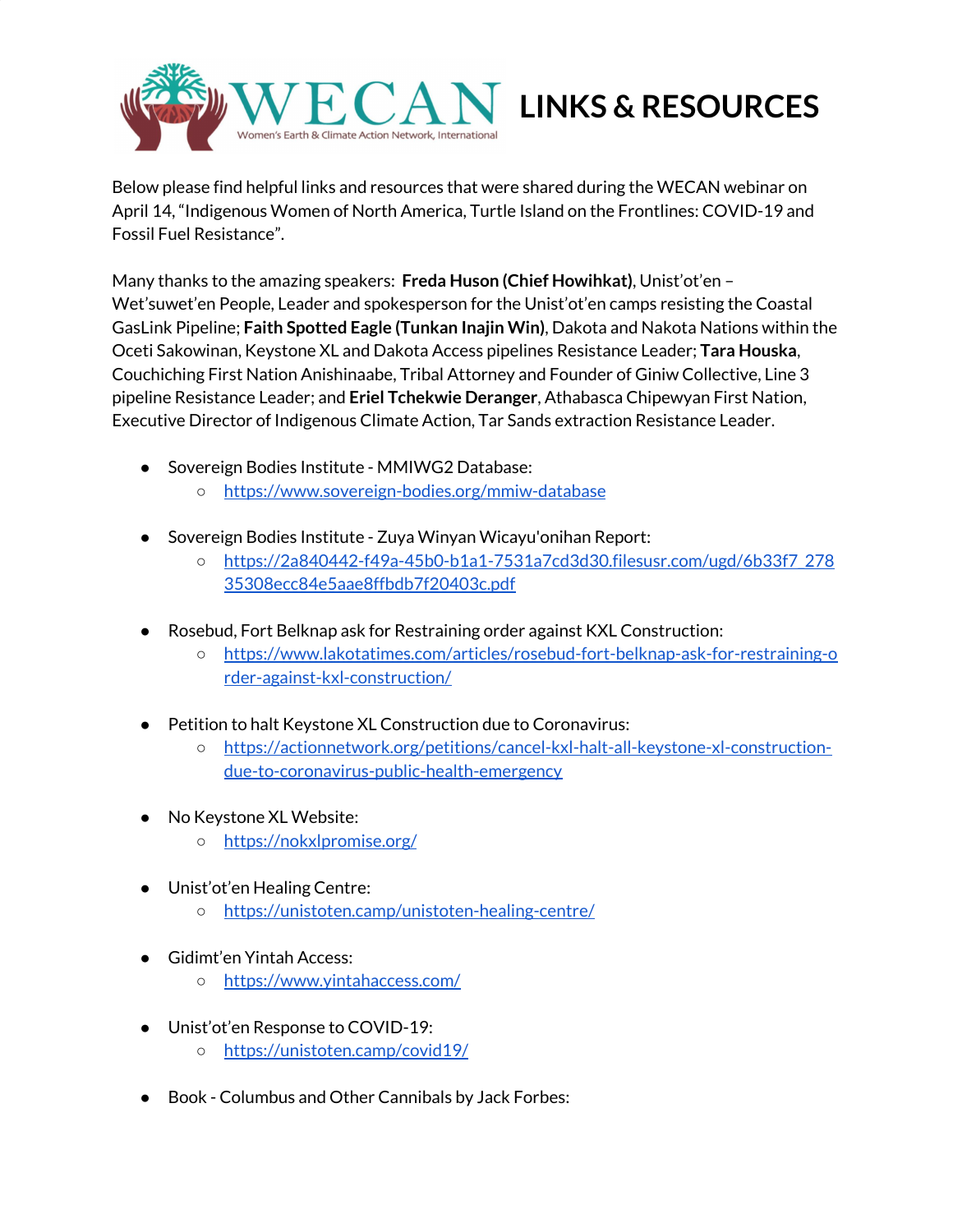- https://www.goodreads.com/book/show/2041688.Columbus and Other Canniba [l](https://www.goodreads.com/book/show/2041688.Columbus_and_Other_Cannibals)
- Indigenous Climate Action Blog Posts:
	- <https://www.indigenousclimateaction.com/blog-1>
- Indigenous Climate Action 4-part webinar series: Building Communities of Care During COVID 19:
	- [https://www.facebook.com/events/317116702600889/?event\\_time\\_id=3171167](https://www.facebook.com/events/317116702600889/?event_time_id=317116712600888) [12600888](https://www.facebook.com/events/317116702600889/?event_time_id=317116712600888)
- COVID19 Resources for Indigenous Peoples:
	- [https://www.indigenousclimateaction.com/post/covid19-resources-for-indigenou](https://www.indigenousclimateaction.com/post/covid19-resources-for-indigenous-peoples?fbclid=IwAR34e5wuIa2KXqFDgssmqBM24EVY9Cy1Q7TvRjb0zcjJGPVXXdSSsmFhcuw) [s-peoples?fbclid=IwAR34e5wuIa2KXqFDgssmqBM24EVY9Cy1Q7TvRjb0zcjJGP](https://www.indigenousclimateaction.com/post/covid19-resources-for-indigenous-peoples?fbclid=IwAR34e5wuIa2KXqFDgssmqBM24EVY9Cy1Q7TvRjb0zcjJGPVXXdSSsmFhcuw) [VXXdSSsmFhcuw](https://www.indigenousclimateaction.com/post/covid19-resources-for-indigenous-peoples?fbclid=IwAR34e5wuIa2KXqFDgssmqBM24EVY9Cy1Q7TvRjb0zcjJGPVXXdSSsmFhcuw)
- Article What Do Countries With The Best Coronavirus Responses Have In Common? Women Leaders:
	- [https://www.forbes.com/sites/avivahwittenbergcox/2020/04/13/what-do-countri](https://www.forbes.com/sites/avivahwittenbergcox/2020/04/13/what-do-countries-with-the-best-coronavirus-reponses-have-in-common-women-leaders/?fbclid=IwAR2MYss3YO7qsro9sHZx2ZitqY369C9SuRK6d1ivX3zc5xxoKaCtinGgUDg#480e726b3dec) [es-with-the-best-coronavirus-reponses-have-in-common-women-leaders/?fbclid=](https://www.forbes.com/sites/avivahwittenbergcox/2020/04/13/what-do-countries-with-the-best-coronavirus-reponses-have-in-common-women-leaders/?fbclid=IwAR2MYss3YO7qsro9sHZx2ZitqY369C9SuRK6d1ivX3zc5xxoKaCtinGgUDg#480e726b3dec) [IwAR2MYss3YO7qsro9sHZx2ZitqY369C9SuRK6d1ivX3zc5xxoKaCtinGgUDg#4](https://www.forbes.com/sites/avivahwittenbergcox/2020/04/13/what-do-countries-with-the-best-coronavirus-reponses-have-in-common-women-leaders/?fbclid=IwAR2MYss3YO7qsro9sHZx2ZitqY369C9SuRK6d1ivX3zc5xxoKaCtinGgUDg#480e726b3dec) [80e726b3dec](https://www.forbes.com/sites/avivahwittenbergcox/2020/04/13/what-do-countries-with-the-best-coronavirus-reponses-have-in-common-women-leaders/?fbclid=IwAR2MYss3YO7qsro9sHZx2ZitqY369C9SuRK6d1ivX3zc5xxoKaCtinGgUDg#480e726b3dec)
- WECAN Online Advocacy & Solutions Series:
	- <https://www.wecaninternational.org/online-trainings-network-calls>

# **DONATE and Follow the Speakers**

Please see below links to donate to the speakers' work and campaigns and information to follow the speakers on social media.

- Freda Huson, Unist'ot'en Camp:
	- Donate: <http://unistoten.camp/support-us/donate/>
	- Facebook: <https://www.facebook.com/unistoten/>
	- Twitter: <https://twitter.com/UnistotenCamp>
	- Website: [http://unistoten.camp](http://unistoten.camp/)
- Faith Spotted Eagle, Brave Heart Society:
	- Donate: <https://www.braveheartsociety.org/support-our-vision>
	- Facebook: <https://www.facebook.com/BraveHeartSociety>
	- Website: <https://www.braveheartsociety.org/>
- Eriel Tchekwie Deranger, Indigenous Climate Action:
	- Donate: <https://www.indigenousclimateaction.com/donate>